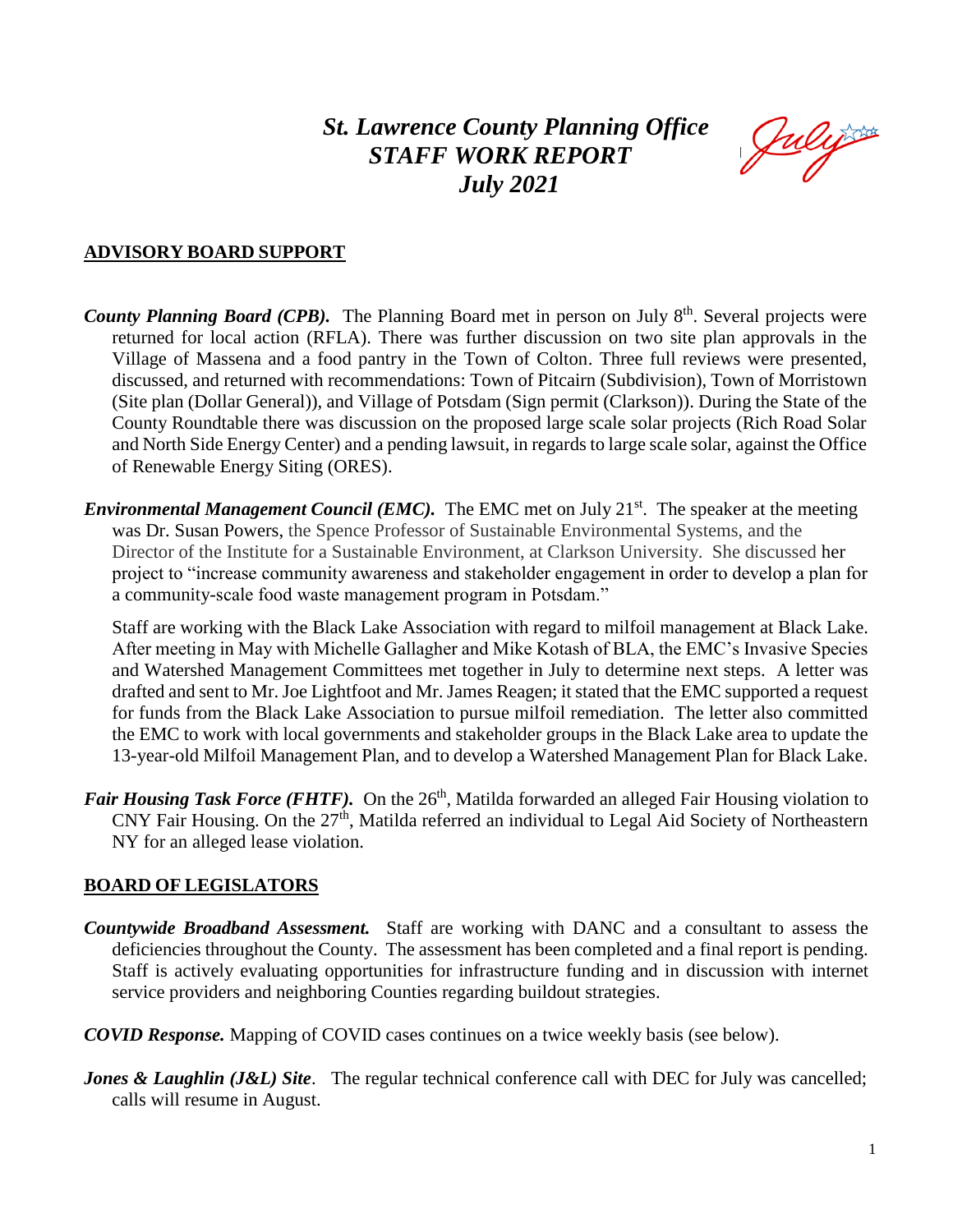## **COMMUNITY / ECONOMIC DEVELOPMENT**

- *Community Development Block Grants (CDBG).* The Planning Office administers three open grants: the Septic Tank Replacement Assistance Program (STRAP); the 23<sup>rd</sup> round of the Direct Homeownership Assistance Program, and the third round of its Countywide Housing Rehabilitation Program (CHRP 3). During July, the Planning Office learned that its application for FY 2020 CDBG funding was not successful.
- *Lead Hazard Abatement Program*. This \$1 million award from the US Department of Housing and Urban Development (HUD) is providing lead-based paint stabilization, or abatement assistance, to low- and moderate-income households throughout the county. In July, the Planning Office is pleased to announce that 7 units have been completed, and 8 units are in process.

## **GEOGRAPHIC INFORMATION SYSTEM**

#### *County Enterprise GIS*.

- <https://gis.stlawco.org/portal/home/index.html>
- *COVID-19 Mapping.* Since March 31, 2020, Dakota and Matilda have prepared daily maps for the County's Public Health Department to track positive, active, and regional cases of COVID-19. Effective July 1st, these maps are now prepared twice a week on Mondays and Thursdays.
- *Emergency Management Services.* Staff continue to provide GIS assistance to this department as their GIS workflows evolve.

*Licensing*. Staff is investigating options for enhanced GIS tools and extensions for future use.

# **GRANTS**

- *Grants Notice Distribution.* The Grants Notice is distributed to County Department Heads, Legislators, Superintendents of Schools, local municipal officials and approximately 350 additional individuals representing organizations throughout the North Country.
- *Hazard Mitigation Plan, 5-Year Update*. Staff are assisting Emergency Services with the required fiveyear update of the SLC Multi-Jurisdictional All-Hazard Mitigation Plan. Staff participated in a project meeting on July 8<sup>th</sup>.
- *Septic Repair Program.* The County has been awarded \$340,000 to repair or replace deficient septic tanks along specified waterbodies in the County. In June, the subrecipient agreement was signed; the fully executed NYS contract was received on June 22<sup>nd</sup>, and an outreach plan was developed.
- 2021 Consolidated Funding Application (CFA). Staff worked with County Highway to prepare and submit two applications for culvert repair/replacement projects to the NYSDEC's Water Quality Improvement Program (WQIP), one on County Route 24 in Pierrepont and another on County Route 27 in Russell.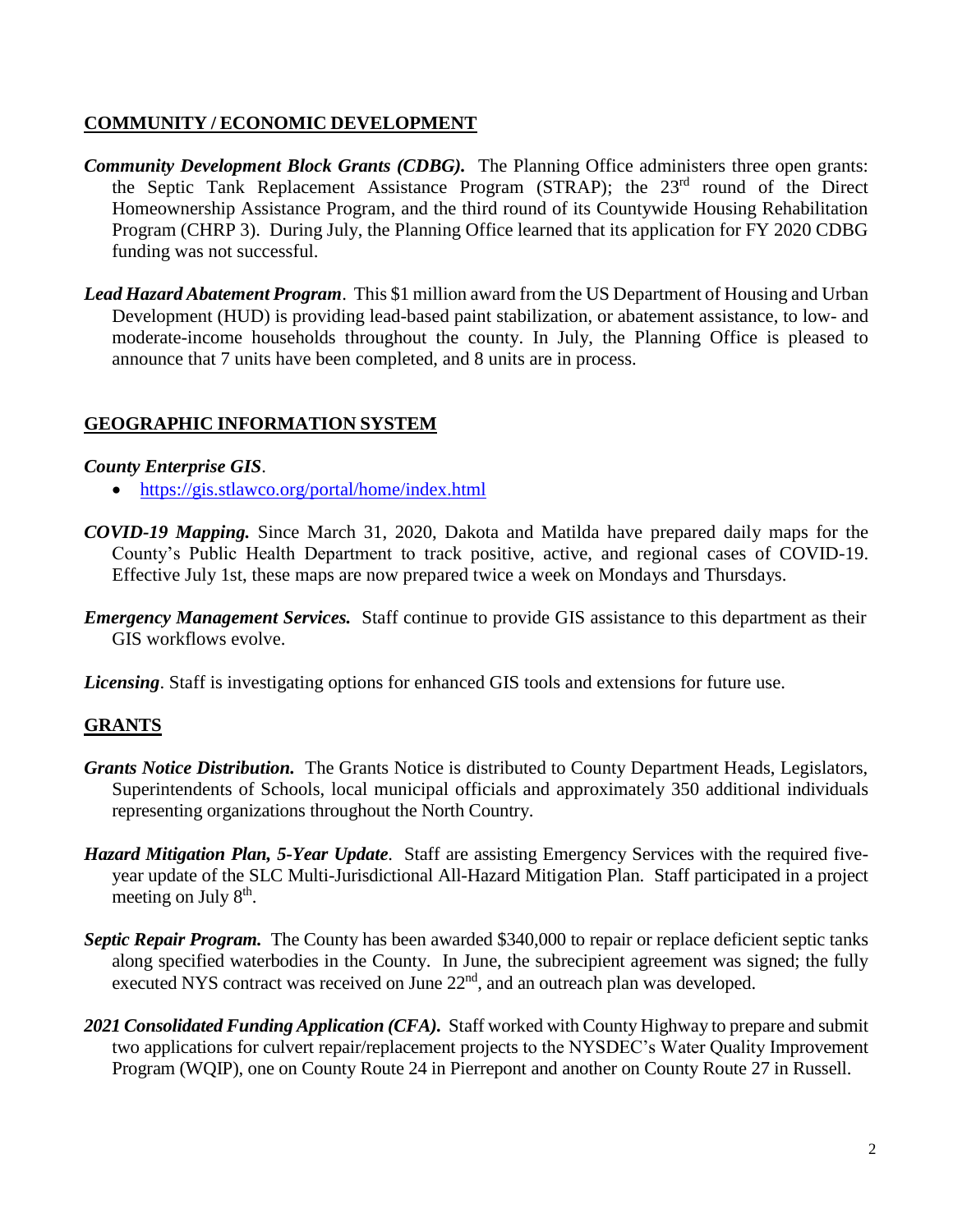*Other.* Staff assisted Cornell Cooperative Extension of St. Lawrence County in the submission of second round application materials to the Mother Cabrini Health Foundation. Funds are requested to support the Fruit and Vegetable Prescription (FVRx) program and Farm to Community Produce Distribution (F2C) program.

#### **PLANNING MATTERS**

*CLEAR.* Staff participated in the Coastal Lakeshore Ecological and Resiliency (CLEAR) initiative Steering Committee meeting on July 28<sup>th</sup>. The goal of this initiative is to help municipalities along the St. Lawrence River shoreline be better prepared to manage high and low water levels.

## *Large Scale Solar.*

- **Rich Road Solar:** Staff is collecting publically available informational resources for this project to better understand its impacts.
- **North Side Energy Solar Project.** The application process is proceeding for this project.
- *Town of Fowler Solar Law Update.* Staff assisted the planning board chair with understanding a preliminary review and a subdivision determination.
- *Town of Hammond Land Use Regulations Revisions.* Staff presented the land use regulations options at the first public informational meeting on July 13th. Soon thereafter, Staff updated the draft dual district land use regulations to share with the public. A public hearing is scheduled for August  $11<sup>th</sup>$ during the monthly Town Board meeting. Also, Staff assisted with the public hearing notice and completion of SEQR documentation.
- *Town of Pierrepont.* Staff assisted the planning board chair with adapting changes, from CPB review and their attorney, to their solar law.
- **Town of Potsdam.** Staff assisted the code enforcement officer with: SEQR documentation for zoning map change, map creation from the DANC IMA, and project review preparation/submission.
- Village of Waddington. Staff attended the Village's Board meeting on July 6<sup>th</sup> to present a proposal for revision to the Village Zoning Code. A MOU was left with the Village for review and approval.
- *Website.* Lisa and Dakota, with staff input, continue to work on updating/editing the Planning Office page on the County's new website.
	- Updates were made for events, meetings and content on some pages.
	- Staff participated in a training for the County's new intranet digital space.

## **PUBLIC TRANSPORTATION**

County Transit System. On the 6<sup>th</sup>, St. Lawrence University Public Interest Corps Summer Intern Aubrey Ahern, Matilda, Mobility Manager Frank Doldo and Transit Manager Rena Ryan met to review and revise bus schedules for posting online. On the 12<sup>th</sup>, Matilda and Aubrey conducted a virtual STOA